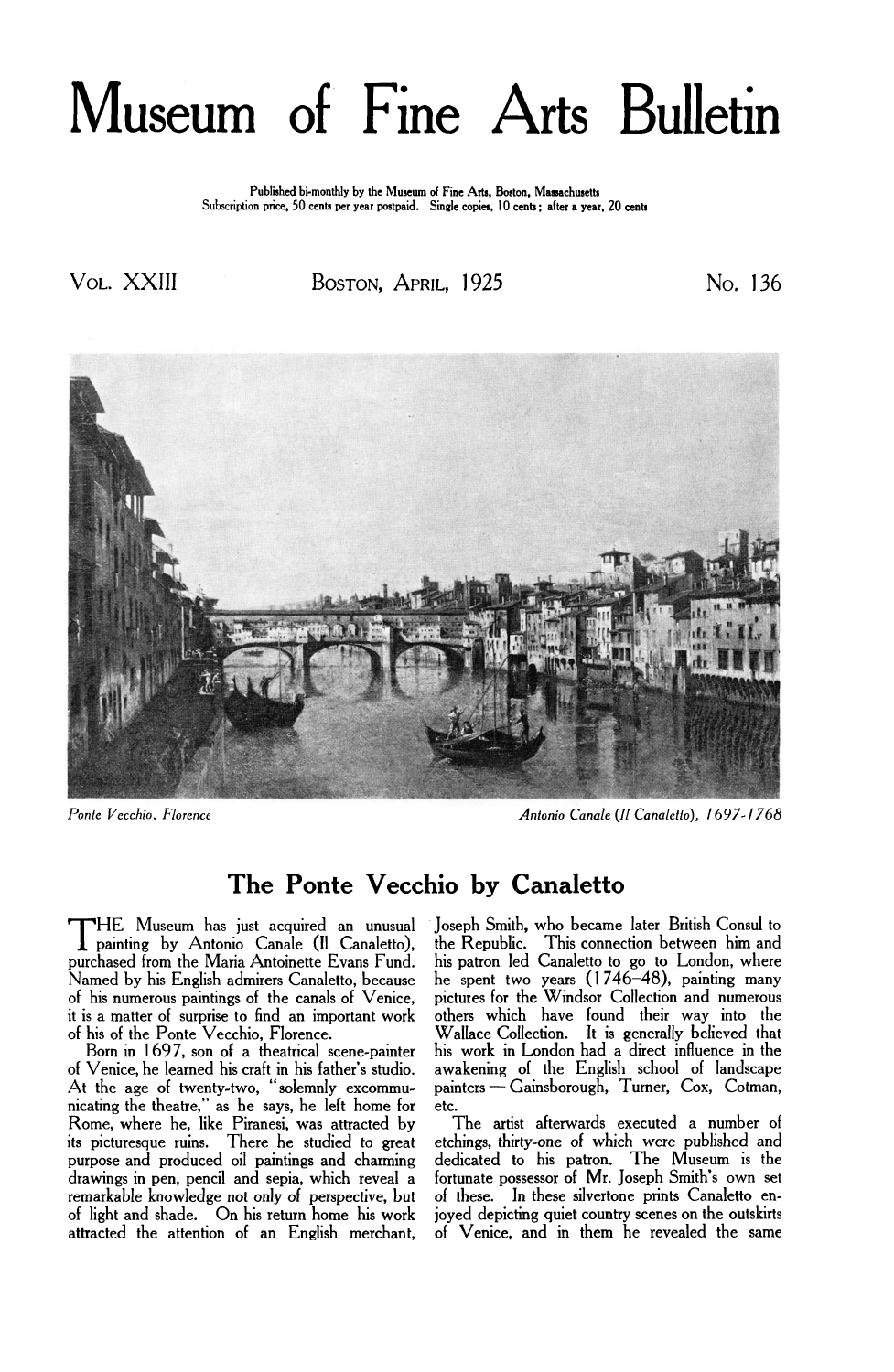

*Types of Japanese Pottery* 

THROUGH the will of Thomas Allen, Esq.,<br>the Museum has lately come into possession of<br>five more originals figured in Ninagawa's work on<br>Japanese pottery. These objects consist of a<br>Japanese pottery. These objects consist o beautiful covered jar by Iwakura, a Tamba bottle, an incense box by Sozen (date 1610), and two Satsuma tea-jars. The first three are figured in **Recent Discoveries at the Part VII** of Ninggazua's work and the two tea Batsuma tea-jars. The first three are figured in<br>Part VII of Ninagawa's work, and the two tea-**Battle Contract Ciza Pyramids** jars in Part VIII, which was never published. In 1885 Captain Brinkley, an eminent connoisseur, sent to our country a fine collection of Japanese<br>and Chinese pottery and porcelain. An instructive catalogue of this collection was published, and at the Giza Pyramids continues under Mr. Alan of Ninagawa Noritane." Among these were a Said Ahmed Said. The antiquities assigned to A number of these had been sold before I was Museum of Fine Arts earlier in the winter, and able to see the collection. **I** got one of a pair of Dr. Reisner brought with him only the Hellenistic by the Costa Rican minister. Some years after presented to the expedition by Mrs. Robert F. his collection came into the market and **I** secured Clarke. this specimen. Six of Ninagawa's types went to During this last winter the expedition has been the Waggaman collection, and when this was sold engaged in the excavation of the area east of the I secured five of them. Mr. Allen bought the Cheops Pyramid at Giza. Here stand the three

the famous antiquarian, Ninagawa Noritane, of Cheops, separated by four narrow streets. The made a systematic study of native pottery. A mastaba, about 80 x 16 meters in size, belonging description of his collection was published in to Prince Ka-wa'ab (a prince whose name was 1876–80, illustrated by lithographic description of his collection was published in to Prince Ka-wa'ab (a prince whose name was by hand. The objects figured in Part I consisted Princess Hetepheres, and another prince whose of ancient pottery dug up from a mound and name has not yet been recovered. The chief reburied. The objects described and figured in steward of Ka-wa'ab, Meresankh, and Hetep-Parts II, **III,** IV, V represented the most important heres, was a man named Khemten, whose mastaba portion of the collection, most of which is in our lies west of the Cheops pyramid and was excavated collection. Parts VI and VII contained many by the expedition in 1915. The destruction of collection. Parts VI and VII contained many by the expedition in  $1915$ . The destruction of important pieces, eighteen of which are in our the name of the second prince was done by an collection and the remainder are in t Museum and in the hands of private collectors, life and cause him to suffer hunger and thirst and, as mentioned before, Part VIII was never eternally.

**Five Originals of Ninagawa's Work** In 1912–13 the Ninagawa types were re-<br> **ENDOUCH** the will of Themes Alles Eq. moved from the main collection and were ar-

E. S. M.

R. REISNER, of the Egyptian Department, arrived in Boston on February 12 and will remain until July. During his absence the work<br>at the Giza Pyramids continues under Mr. Alan many pieces were marked "From the collection Rowe, assisted by Mr. Greenlees and the *bashreis*  number of originals figured in Ninagawa's work, the expedition by the Egyptian and the Sudan but this fact was not indicated in the Catalogue. Governments during 1922-1924 arrived at the silver goblet from Meroe and a very fine scarab

small pyramids, the tombs of the queens of Cheops, to the collection. with a street fifty feet wide along their eastern In the Bulletin of the Museum of Fine Arts, front, and east of that street five rows of great In the Bulletin of the Museum of Fine Arts, front, and east of that street five rows of great Vol. XI, No. 61, a brief account was given of mastabas, the tombs of the sons and daughters of the famous antiquarian, Ninagawa northernmost tomb of each row is a great double 1876-80, illustrated by lithographic plates, colored destroyed in spite), the Princess Meres-ankh, the enemy in order to deprive his *ka* of the means of

North of these pyramids and mastabas the work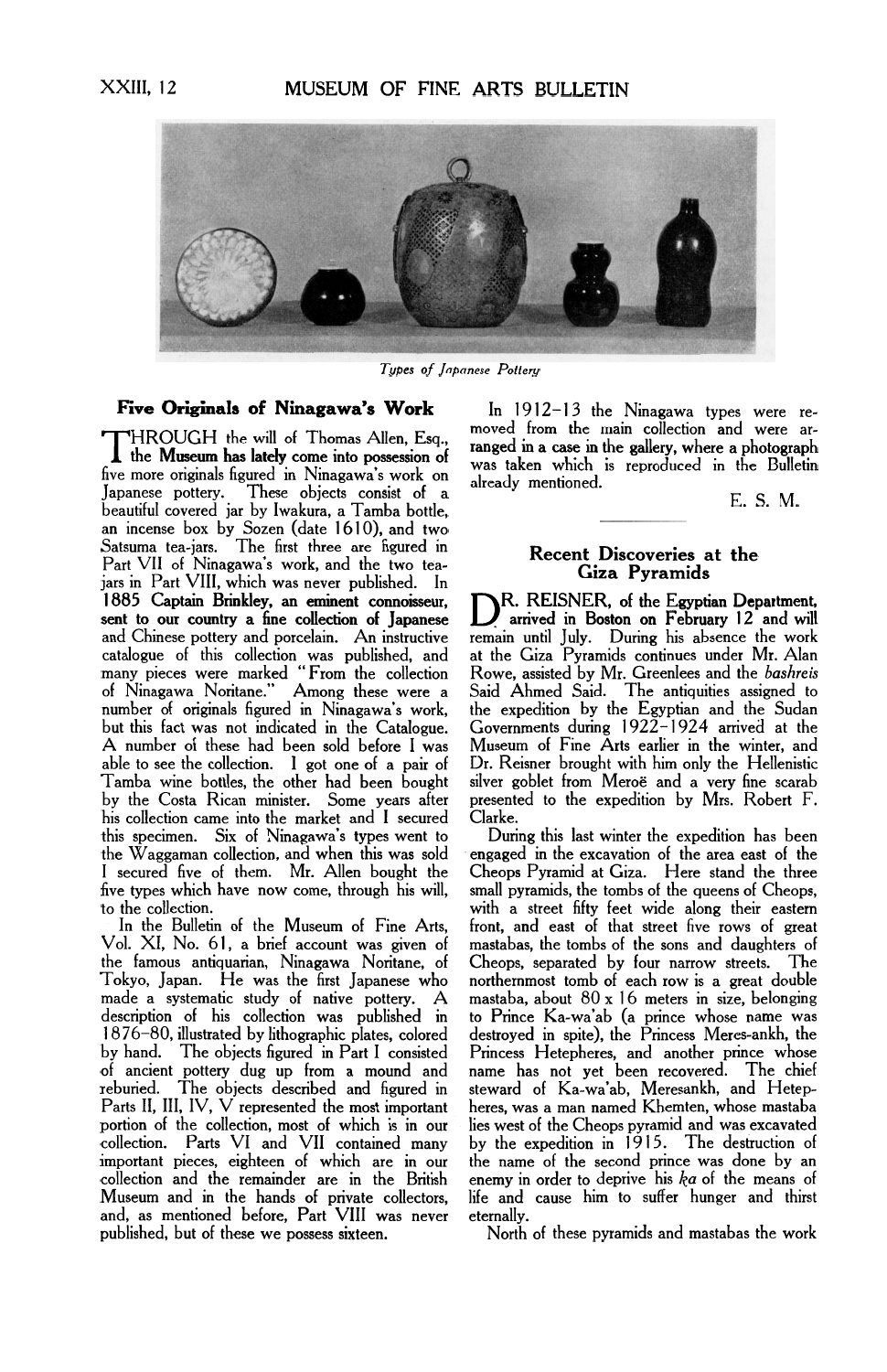

Stela of Iduw with niche underneath in which a figure **of** Iduw from the waist up is shown emerging from the rock, - that is, coming out of the grave, to beg for offerings.

exposed the foundations of the entrance hall of Qa'ar was "mayor of the pyramid town of Cheops, the temple of Cheops and the upper part of the purifying-priest of the pyramid of Chephren, mayor the temple of Cheops and the upper part of the purifying-priest of the pyramid of Chephren, mayor<br>causeway which leads from the entrance of the of the pyramid town of Mycerinus, and personal were found belonging to priests of the pyramids was destroyed to the foundations; the lower part, who lived during the Fifth and Sixth Dynasties. containing the offering-chapel, was fifteen feet Two of these tombs proved t

causeway which leads from the entrance of the of the pyramid town of Mycerinus, and personal temple down to the valley. Between the cause- letter-writer to the king " (probably Pepy **II).** The way and the rows of mastabas, unsuspected tombs upper part of the tomb had been a mastaba, but were found belonging to priests of the pyramids was destroyed to the foundations ; the lower part, who lived during the Fifth and Sixth Dynasties. containing the offering-chapel, was fifteen feet below the floor of the Cheops causeway, cut in<br>the solid rock, and was entered by two flights of